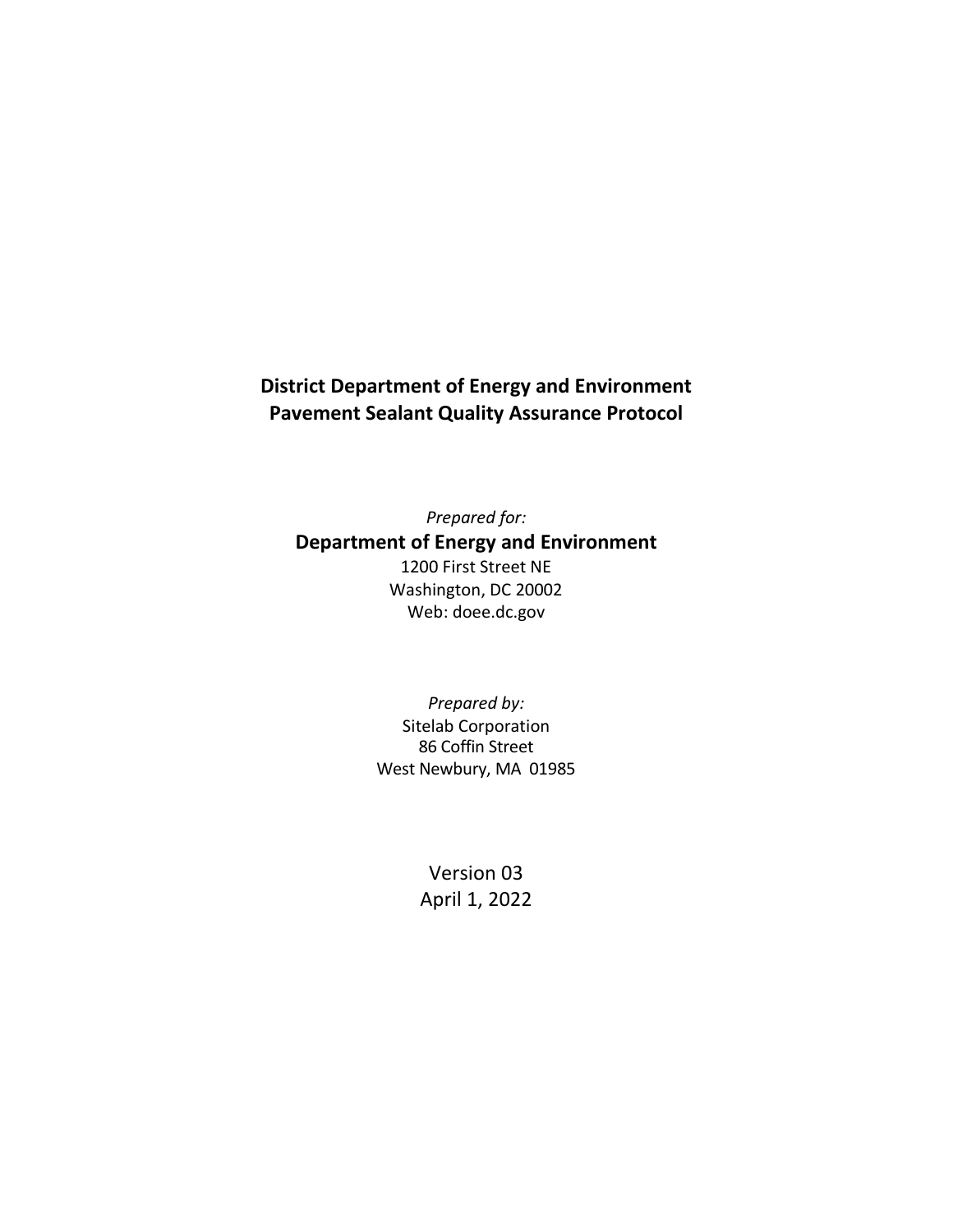# **Table of Contents**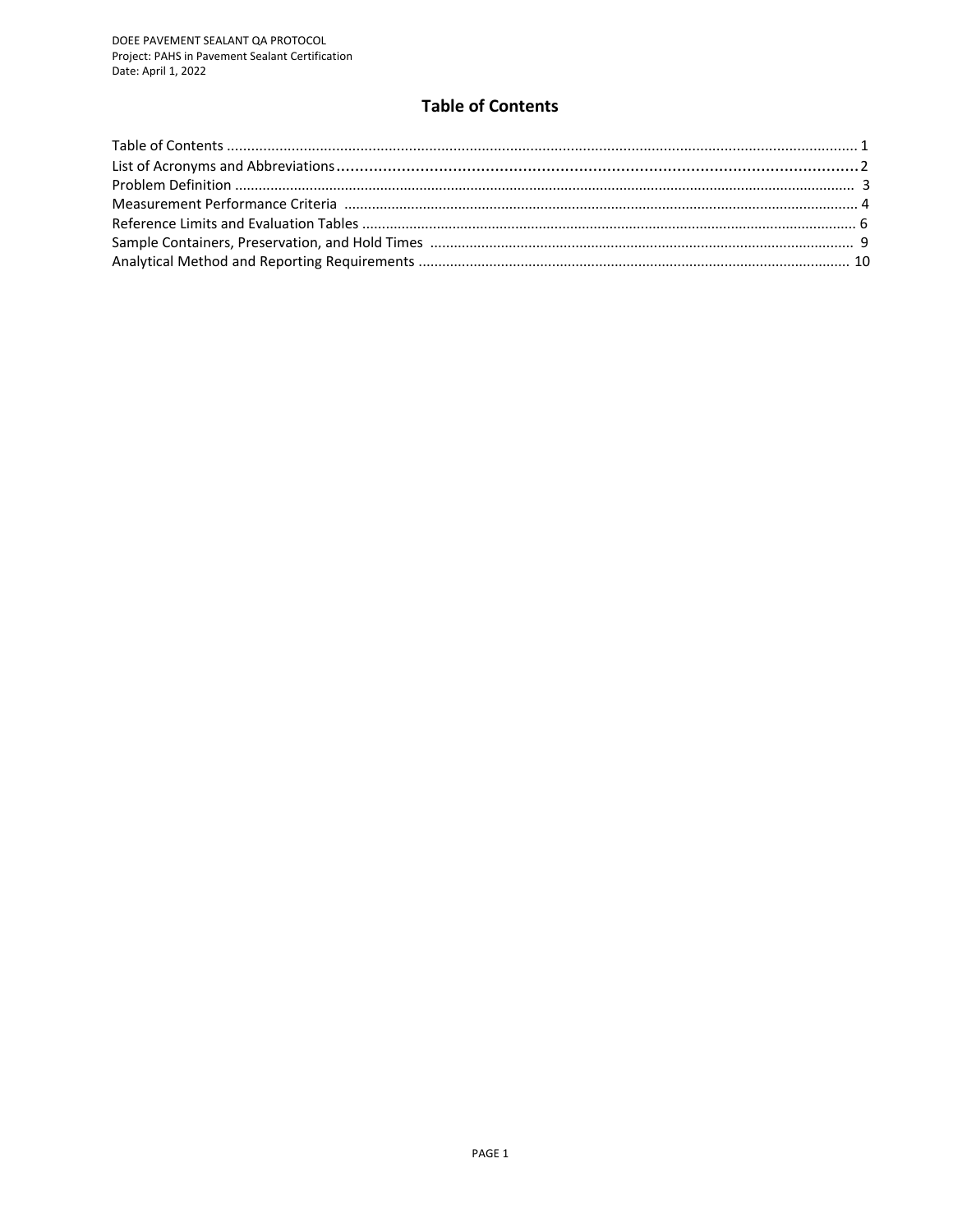# **List of Acronyms and Abbreviations**

| $^{\circ}{\rm C}$ | Celsius degree                                                |
|-------------------|---------------------------------------------------------------|
| <b>CBT</b>        | Chesapeake Bay Trust                                          |
| COC               | Chain of Custody                                              |
| <b>CRM</b>        | <b>Certified Reference Material</b>                           |
| DC DOEE           | District of Columbia Department of Energy and Environment     |
| <b>DOEE</b>       | Department of Energy and Environment                          |
| DQI               | Data Quality Indicator                                        |
| <b>DQO</b>        | Data Quality Objective                                        |
| EDD               | Electronic Data Deliverable                                   |
| EPA               | <b>Environmental Protection Agency</b>                        |
| g                 | Gram                                                          |
| L                 | Liter                                                         |
| LCS               | Laboratory Control Sample                                     |
| LCSD              | Laboratory Control Sample Duplicate                           |
| LD                | Laboratory Duplicate (also called Duplicate)                  |
| LOQ               | Limit of Quantitation (equivalent for this project to the QL) |
| MВ                | Method Blank                                                  |
| <b>MDE</b>        | Maryland Department of the Environment                        |
| <b>MDL</b>        | <b>Method Detection Limit</b>                                 |
| mg                | Milligram                                                     |
| mg/kg             | milligram per kilogram (ppm)                                  |
| µg/kg             | microgram per kilogram (ppb)                                  |
| mL                | Milliliter                                                    |
| MM/DD/YY          | Month/Day/Year                                                |
| MS                | Matrix Spike                                                  |
| <b>MSD</b>        | Matrix Spike Duplicate                                        |
| <b>NA</b>         | Not Applicable                                                |
| NEH               | New Environmental Horizons, Inc.                              |
| <b>NELAP</b>      | National Environmental Laboratory Accreditation Program       |
| <b>PAH</b>        | Polycyclic Aromatic Hydrocarbon                               |
| ppm               | parts per million                                             |
| QAPP              | Quality Assurance Project Plan                                |
| QA/QC             | Quality Assurance/Quality Control                             |
| QC                | <b>Quality Control</b>                                        |
| QL                | <b>Quantitation Limit</b>                                     |
| <b>RPD</b>        | <b>Relative Percent Difference</b>                            |
| RTU               | Ready to Use                                                  |
| SDG               | Sample Delivery Group                                         |
| SOPs              | <b>Standard Operating Procedures</b>                          |
| TAT               | <b>Turnaround Time</b>                                        |
| TBD               | To Be Determined                                              |
| <b>TMDL</b>       | <b>Total Maximum Daily Load</b>                               |
| <b>USGS</b>       | United States Geological Survey                               |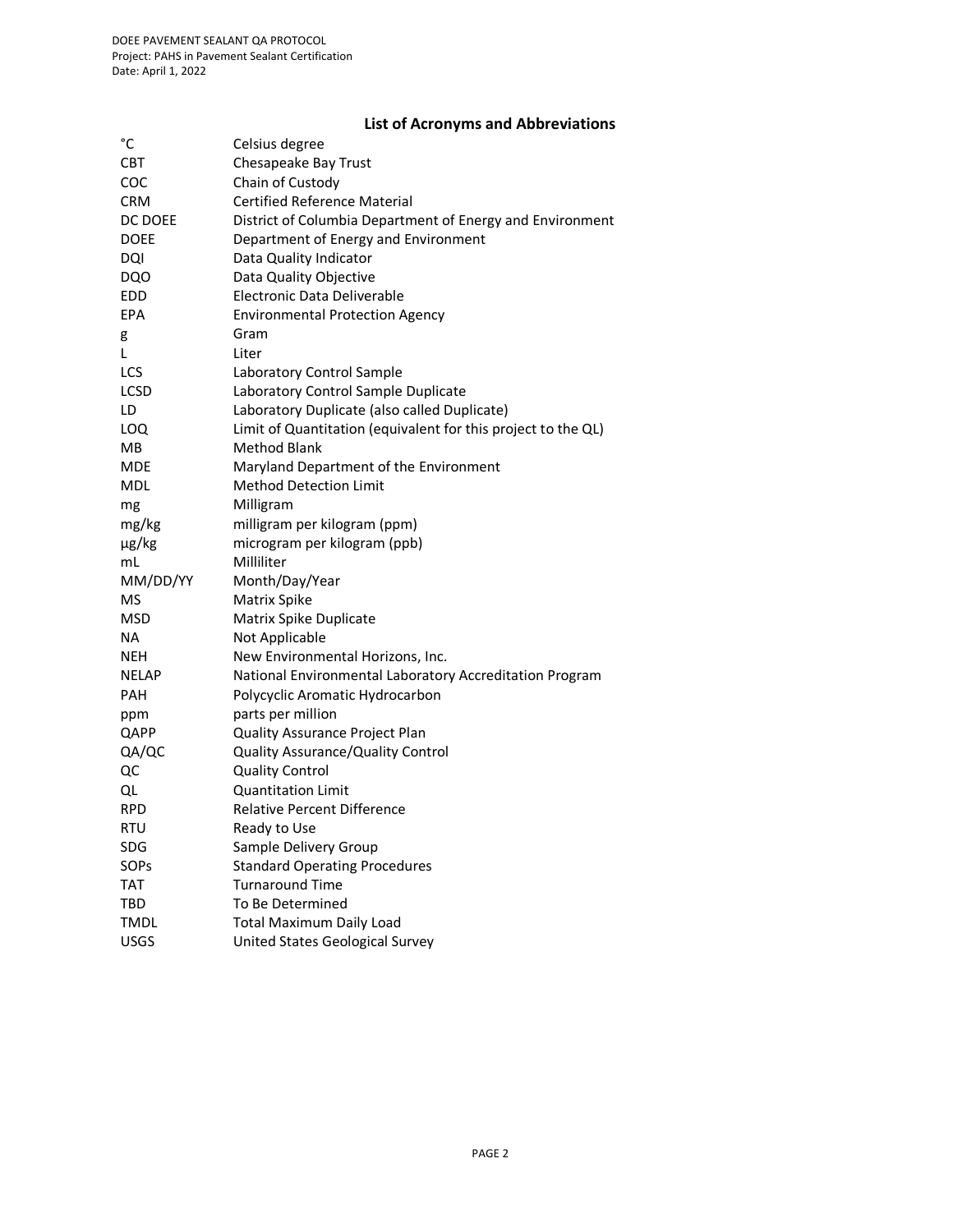# **Problem Definition**

#### **The problem to be addressed by the project**:

The District Department of Energy and Environment (DOEE) has established two certification levels for pavement sealant products. Those with Total Polycyclic Aromatic Hydrocarbon (PAH) content ≤ 1,000 mg/kg (ppm) fall into the Gold certification level, those that contain Total PAH content > 1,000 mg/kg but ≤ 10,000 mg/kg are in the Silver certification level. Those pavement sealants with > 10,000 mg/kg Total PAH content will not be certified.

Each pavement sealant Manufacturer participating in this program must demonstrate the accurate Total PAH content of their product, which must be verified biennially to maintain certification.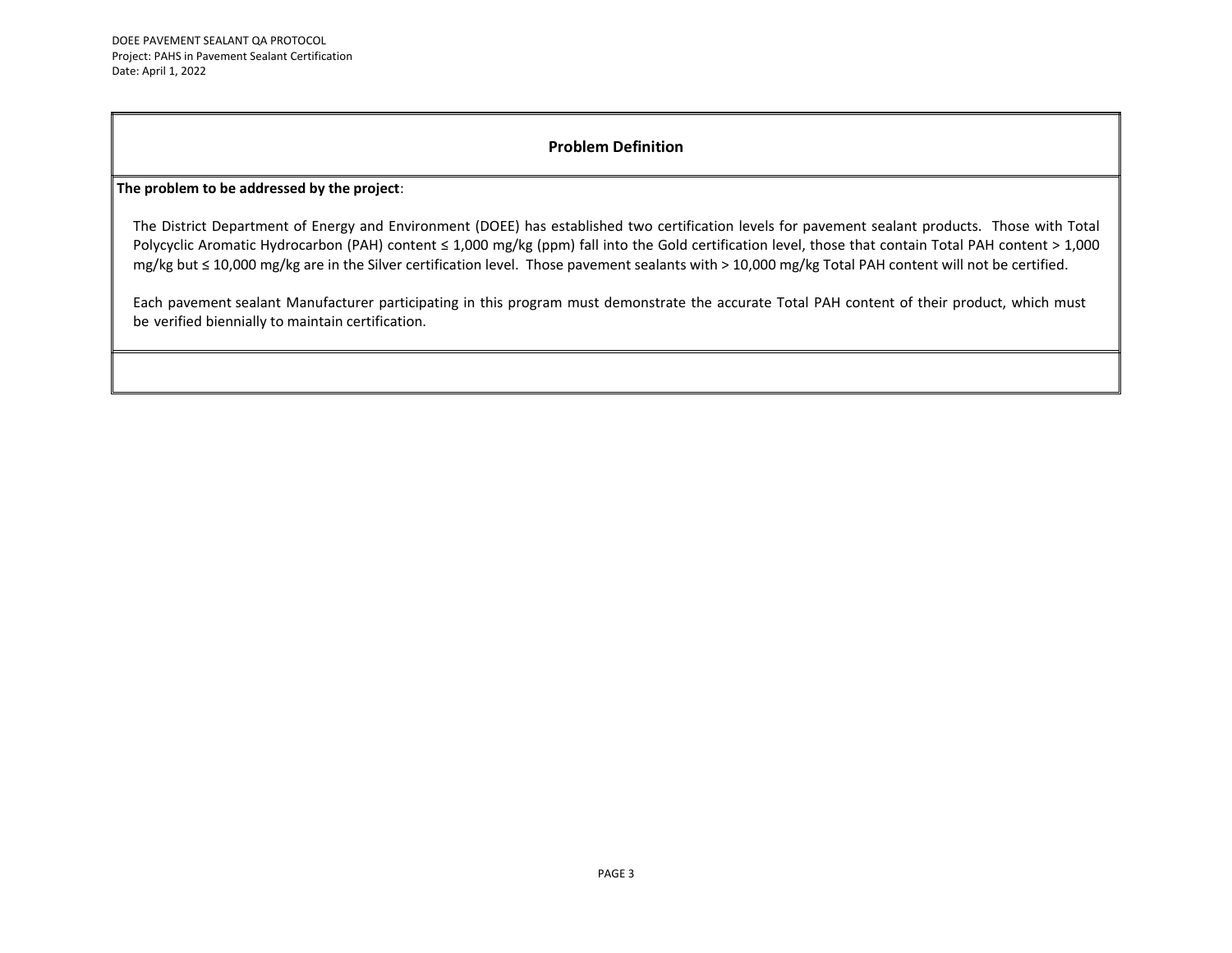### **Polycyclic Aromatic Hydrocarbon (PAH) Measurement Performance Criteria**

| <b>Matrix</b>                        | <b>Sealcoat</b>                               |                              |                                                                       |                                                                                         |                                                                                                |   |
|--------------------------------------|-----------------------------------------------|------------------------------|-----------------------------------------------------------------------|-----------------------------------------------------------------------------------------|------------------------------------------------------------------------------------------------|---|
| <b>Analytical Group</b>              | <b>Target PAHs &amp; Total</b><br><b>PAHs</b> |                              |                                                                       |                                                                                         |                                                                                                |   |
| <b>Concentration</b><br>Level        | High                                          |                              |                                                                       |                                                                                         |                                                                                                |   |
| <b>Sampling</b><br>Procedure         | Analytical<br>Method/SOP                      | <b>DQIs</b>                  | <b>Measurement Performance</b><br><b>Criteria</b>                     | QC Sample and/or<br><b>Activity Used to</b><br><b>Assess Measurement</b><br>Performance | <b>QC Sample Assesses</b><br><b>Error for Sampling</b><br>(S), Analytical (A) or<br>Both (S&A) |   |
| Manufacturer SOP<br>for Ready to Use | SW-846 Method 8270D<br>(or updated version)   | Sensitivity                  | $<$ QL                                                                | <b>Method Blank</b>                                                                     | Α                                                                                              |   |
| Product <sup>1</sup>                 |                                               | Accuracy/Precision           | LCS/LCSD Recoveries: 60-140% <sup>2</sup><br>LCS/LCSD: RPD $\leq$ 30% | LCS/LCSD                                                                                | Α                                                                                              |   |
|                                      |                                               | Accuracy                     | Recoveries within 70-130%                                             | Surrogates                                                                              | Α                                                                                              |   |
|                                      |                                               |                              | Accuracy/Precision                                                    | MS/MSD Recoveries: 60-140% <sup>2</sup><br>$MS/MSD: RPD \leq 30\%$                      | MS/MSD                                                                                         | A |
|                                      |                                               | Precision/Representativeness | $RPD \le 50\%$ for results > 2x QL                                    | Lab Duplicate (LD)                                                                      | Α                                                                                              |   |
|                                      |                                               | Completeness                 | 100% sample collection<br>100% laboratory analysis                    | Data Completeness<br>Check                                                              | S & A                                                                                          |   |

Notes:

1. Samples submitted for analysis must be representative of what is sold on the market.

2. Data packages with qualifiers falling outside but close to stated ranges (at least above 50% recovery) may still be submitted without reanalysis for consideration by DOEE if all other QC data is found within acceptable ranges. Visit Section III of the User's Guide for more information.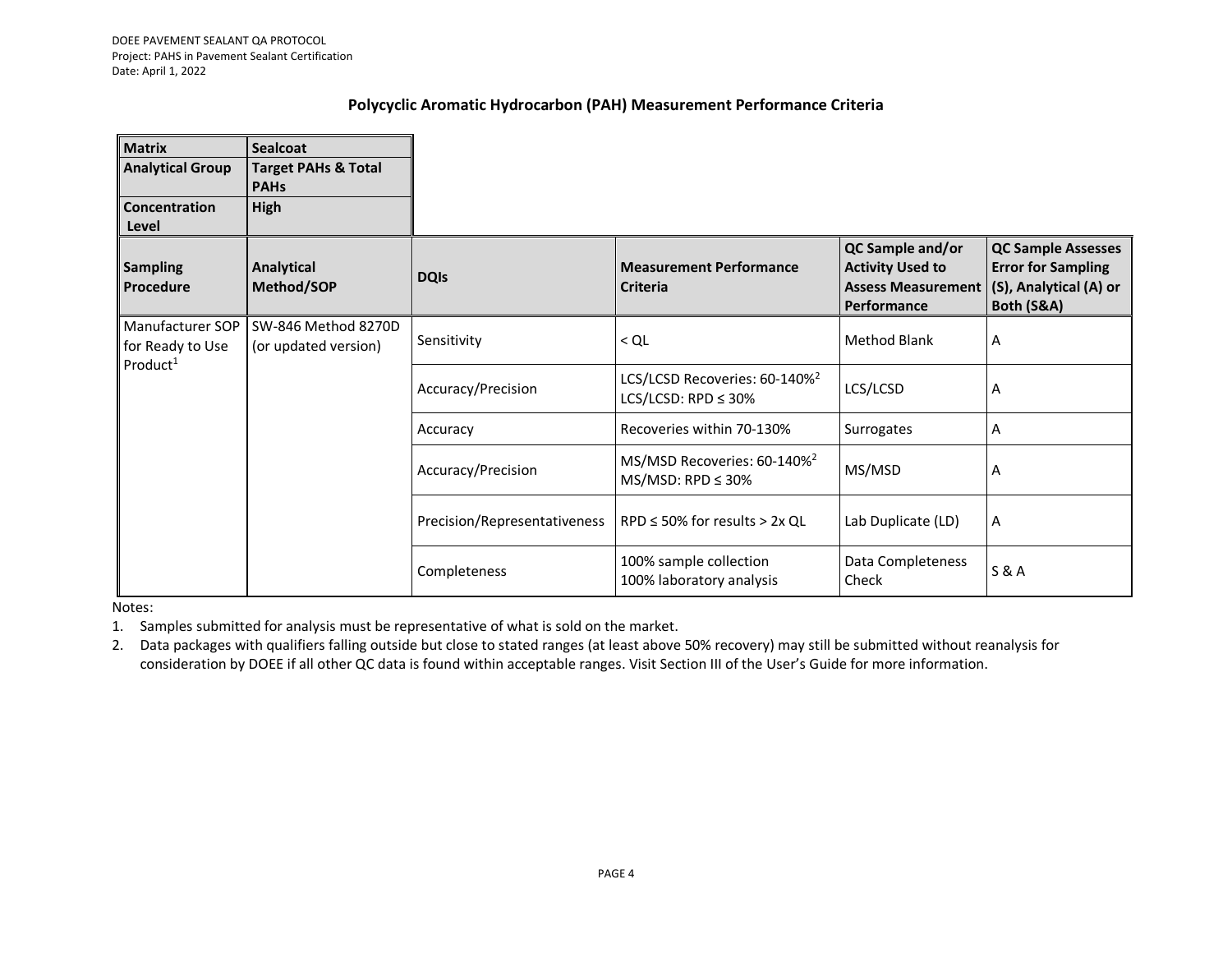# **Percent Solids Measurement Performance Criteria**

| <b>Matrix</b><br><b>Analytical Group</b><br><b>Concentration</b><br>l Level | <b>Sealcoat</b><br>Percent Solids <sup>1</sup><br><b>High</b> |              |                                                    |                                                                                                |                                                                                                |
|-----------------------------------------------------------------------------|---------------------------------------------------------------|--------------|----------------------------------------------------|------------------------------------------------------------------------------------------------|------------------------------------------------------------------------------------------------|
| <b>Sampling</b><br>Procedure                                                | Analytical<br>Method/SOP                                      | <b>DQIs</b>  | <b>Measurement Performance Criteria</b>            | QC Sample and/or<br><b>Activity Used to Assess</b><br><b>Measurement</b><br><b>Performance</b> | <b>QC Sample Assesses</b><br><b>Error for Sampling</b><br>(S), Analytical (A) or<br>Both (S&A) |
| <b>NA</b>                                                                   | SM 2540G or equivalent                                        | Precision    | Sample/LD RPD $\leq 10\%$                          | Laboratory Duplicate<br>(LD)                                                                   | A                                                                                              |
|                                                                             |                                                               | Completeness | 100% sample collection<br>100% laboratory analysis | Data Completeness<br>Check                                                                     | <b>S&amp;A</b>                                                                                 |

#### **Notes:**

1. The water content in sealcoat products may vary. All products tested must bereported on a dry weight basis (mg/kg).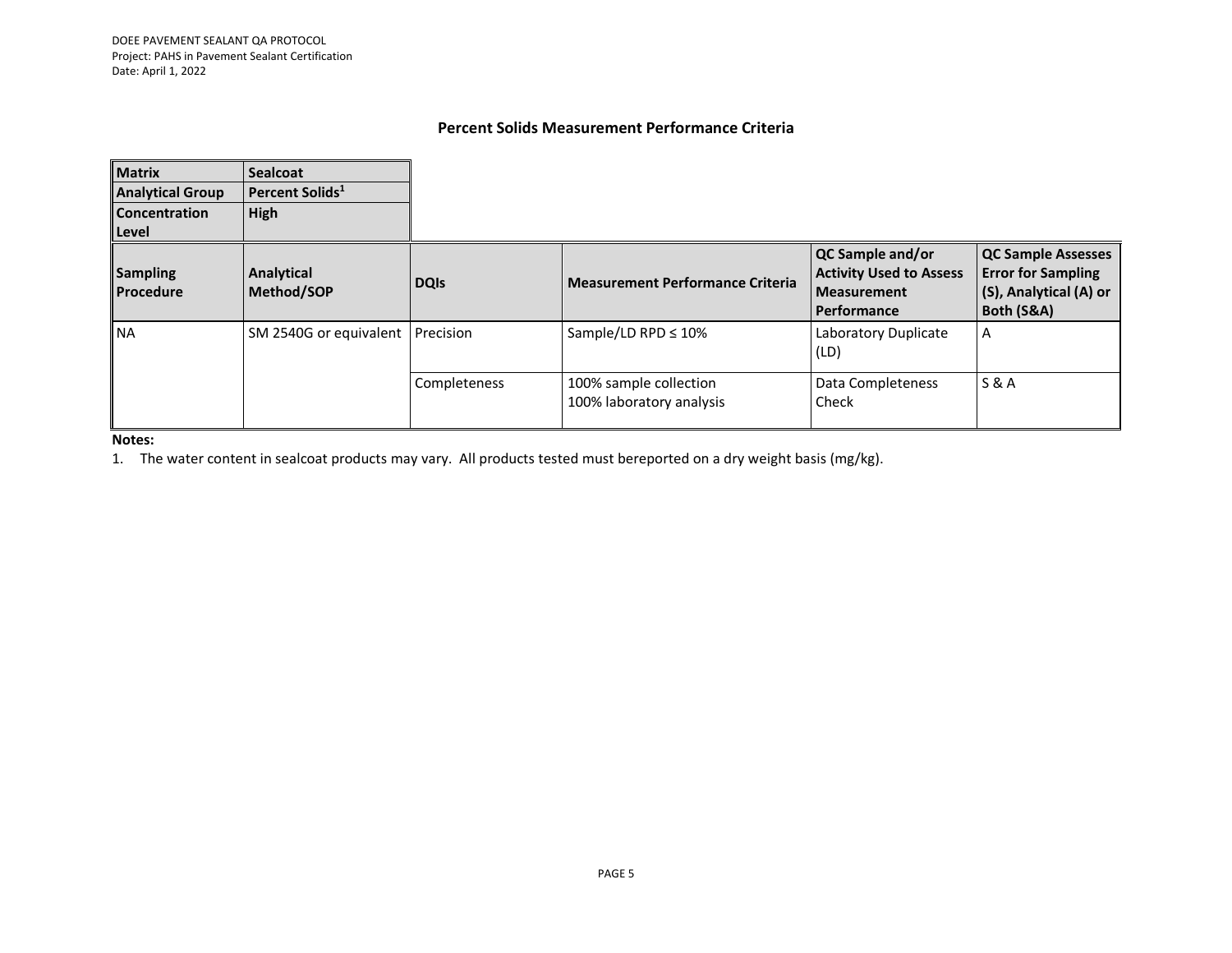# **Polycyclic Aromatic Hydrocarbon (PAH) Reference Limits and Evaluation Tables**

#### Matrix: Sealcoat

Analytical Group: 17 Target PAHs plus Total PAHs (SW-846 8270D or updated version) Concentration Level: Low / Medium / High

|                      | <b>CAS</b>    |                  |                                    | <b>Project QL</b> | <b>Analytical Method</b> |                  | <b>Achievable</b><br>Laboratory<br>Limits <sup>3</sup> |            |
|----------------------|---------------|------------------|------------------------------------|-------------------|--------------------------|------------------|--------------------------------------------------------|------------|
| Analyte              | <b>Number</b> | <b>Units</b>     | <b>Project Action</b><br>Level $1$ | $(ppm)^2$         | <b>MDL</b>               | <b>Method QL</b> | MDL <sup>4</sup>                                       | QL         |
| Naphthalene          | $91 - 20 - 3$ | $mg/kg - dry wt$ | <b>NA</b>                          | 29.4              | Per Lab SOP              | Per SW-846 8270D | <ql< td=""><td>TBD</td></ql<>                          | TBD        |
| 2-Methylnaphthalene  | $91 - 57 - 6$ | $mg/kg - dry wt$ | <b>NA</b>                          | 29.4              | Per Lab SOP              | Per SW-846 8270D | < Q <sub>L</sub>                                       | TBD        |
| Acenaphthylene       | 208-96-8      | $mg/kg - dry wt$ | <b>NA</b>                          | 29.4              | Per Lab SOP              | Per SW-846 8270D | < Q <sub>L</sub>                                       | <b>TBD</b> |
| Acenaphthene         | 83-32-9       | $mg/kg - dry wt$ | <b>NA</b>                          | 29.4              | Per Lab SOP              | Per SW-846 8270D | < Q <sub>L</sub>                                       | TBD        |
| Fluorene             | 86-73-7       | $mg/kg - dry wt$ | <b>NA</b>                          | 29.4              | Per Lab SOP              | Per SW-846 8270D | < Q <sub>L</sub>                                       | TBD        |
| Phenanthrene         | 85-01-8       | $mg/kg - drywt$  | <b>NA</b>                          | 29.4              | Per Lab SOP              | Per SW-846 8270D | < Q <sub>L</sub>                                       | TBD        |
| Anthracene           | 120-12-7      | $mg/kg - dry wt$ | <b>NA</b>                          | 29.4              | Per Lab SOP              | Per SW-846 8270D | < QL                                                   | TBD        |
| Fluoranthene         | 206-44-0      | mg/kg – dry wt   | <b>NA</b>                          | 29.4              | Per Lab SOP              | Per SW-846 8270D | < Q <sub>L</sub>                                       | <b>TBD</b> |
| Pyrene               | 129-00-0      | $mg/kg - dry wt$ | <b>NA</b>                          | 29.4              | Per Lab SOP              | Per SW-846 8270D | < Q <sub>L</sub>                                       | <b>TBD</b> |
| Benzo[a]anthracene   | $56 - 55 - 3$ | $mg/kg - dry wt$ | <b>NA</b>                          | 29.4              | Per Lab SOP              | Per SW-846 8270D | < Q <sub>L</sub>                                       | <b>TBD</b> |
| Chrysene             | 218-01-9      | $mg/kg - dry wt$ | <b>NA</b>                          | 29.4              | Per Lab SOP              | Per SW-846 8270D | < Q <sub>L</sub>                                       | TBD        |
| Benzo[b]fluoranthene | 205-99-2      | $mg/kg - dry wt$ | <b>NA</b>                          | 29.4              | Per Lab SOP              | Per SW-846 8270D | <ql< td=""><td><b>TBD</b></td></ql<>                   | <b>TBD</b> |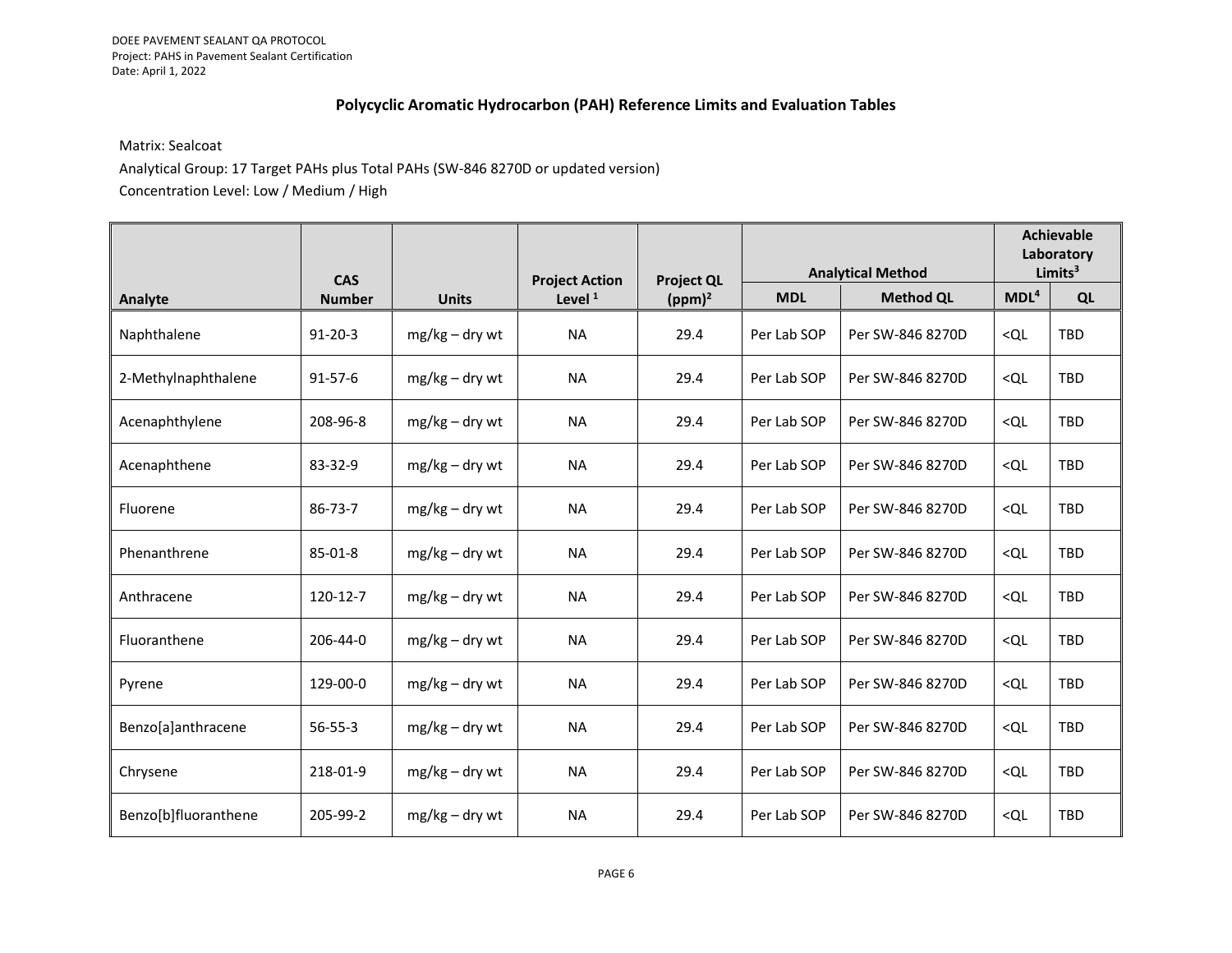|                          |                             |                  |                                    |                                | <b>Analytical Method</b> |                  | <b>Achievable</b><br>Laboratory<br>Limits $3$ |            |
|--------------------------|-----------------------------|------------------|------------------------------------|--------------------------------|--------------------------|------------------|-----------------------------------------------|------------|
| Analyte                  | <b>CAS</b><br><b>Number</b> | <b>Units</b>     | <b>Project Action</b><br>Level $1$ | <b>Project QL</b><br>$(ppm)^2$ | <b>MDL</b>               | <b>Method QL</b> | MDL <sup>4</sup>                              | QL         |
| Benzo[k]fluoranthene     | 207-08-9                    | $mg/kg - dry wt$ | <b>NA</b>                          | 29.4                           | Per Lab SOP              | Per SW-846 8270D | < Q <sub>L</sub>                              | <b>TBD</b> |
| Benzo[a]pyrene           | $50-32-8$                   | $mg/kg - drywt$  | <b>NA</b>                          | 29.4                           | Per Lab SOP              | Per SW-846 8270D | < QL                                          | <b>TBD</b> |
| $Indeno[1,2,3-cd]pyrene$ | 193-39-5                    | $mg/kg - drywt$  | <b>NA</b>                          | 29.4                           | Per Lab SOP              | Per SW-846 8270D | < Q <sub>L</sub>                              | <b>TBD</b> |
| Dibenzo[a,h]anthracene   | $53 - 70 - 3$               | $mg/kg - drywt$  | <b>NA</b>                          | 29.4                           | Per Lab SOP              | Per SW-846 8270D | < Q <sub>L</sub>                              | <b>TBD</b> |
| Benzo[g,h,i]perylene     | 191-24-2                    | $mg/kg - drywt$  | <b>NA</b>                          | 29.4                           | Per Lab SOP              | Per SW-846 8270D | < QL                                          | <b>TBD</b> |
| <b>Total PAHs</b>        | <b>NA</b>                   | $mg/kg - drywt$  | 1000 (Gold)<br>10000 (Silver)      | 500                            | Per Lab SOP              | Per SW-846 8270D | < QL                                          | <b>TBD</b> |

#### **Notes:**

1. Project Action Level (PAL) is established for Total PAHs, which is defined as the sum of the concentrations of the detected PAHs shown in this Worksheet (non-detects have zero contribution to the Total PAH). The "Gold" level certification PAL is 1,000 mg/kg (ppm) and "Silver" level certification is 10,000 mg/kg (ppm).

2. The Project Quantitation Limit (QL) has been set to % the PAL for "Gold" (500 mg/kg). Sensitivity for analysis will be considered acceptable if non-detect PAH has a dry-weight concentration < QL.

3. The lab will report detected results between the MDL and QL, qualified as estimated "J" data. Non-detected results will be reported at the QL.

4. MDL should be established by lab following demonstration of capability.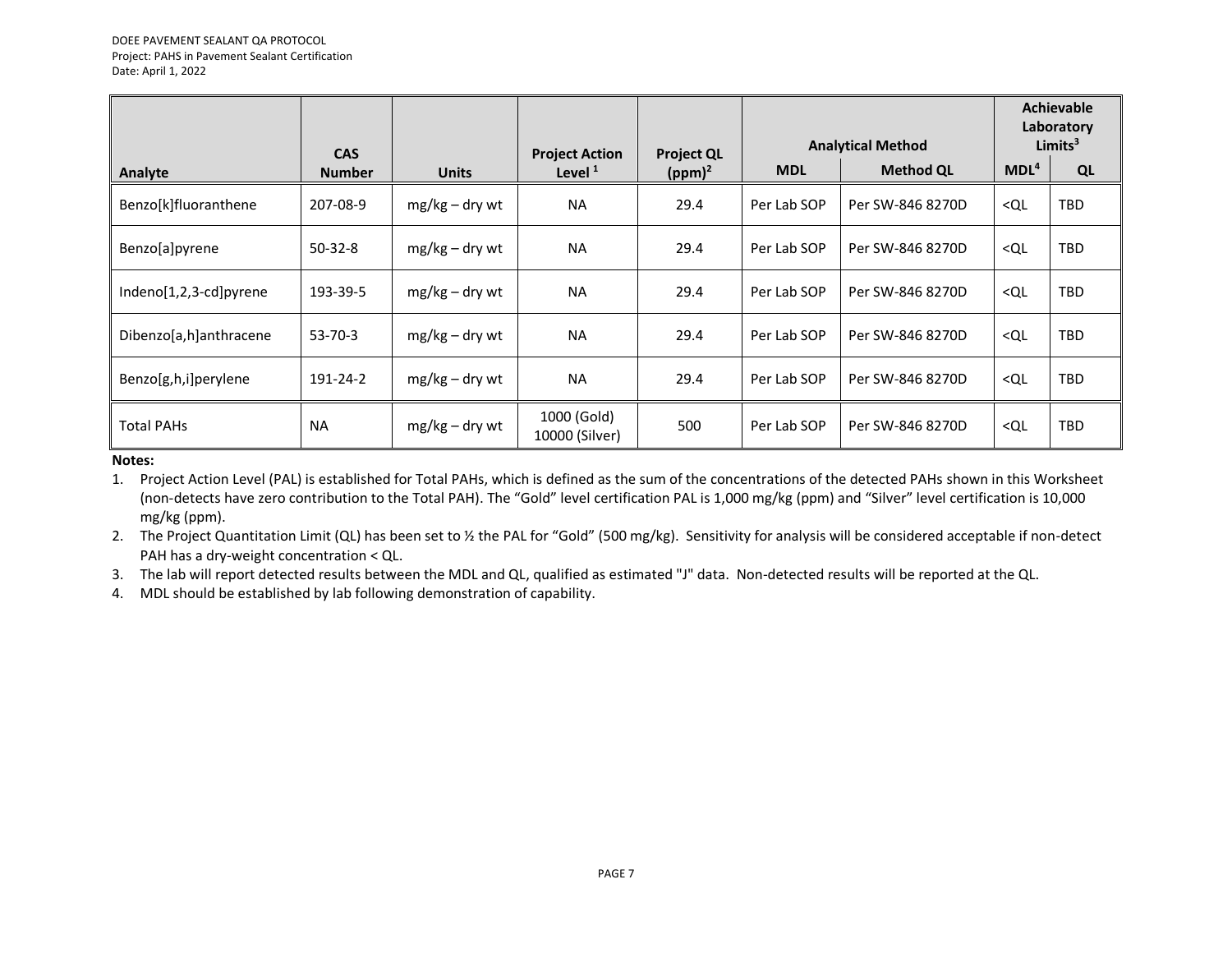DOEE PAVEMENT SEALANT QA PROTOCOL Project: PAHS in Pavement Sealant Certification Date: April 1, 2022

### **Percent Solids Reference Limits and Evaluation Tables**

Matrix: Pavement Sealant

Analytical Group: Percent Solids (SM 2540G or equivalent)

Concentration Level: Low / Medium / High

|                | <b>CAS</b>    |              | Project<br><b>Action</b> | Project | <b>Analytical Method</b> |                  | Achievable<br><b>Laboratory Limits</b> |            |
|----------------|---------------|--------------|--------------------------|---------|--------------------------|------------------|----------------------------------------|------------|
| Analyte        | <b>Number</b> | <b>Units</b> | Level                    | QL      | <b>MDL</b>               | <b>Method QL</b> | <b>MDL</b>                             | QL         |
| Percent Solids | <b>NA</b>     | %            | <b>NA</b>                | $0.1\%$ | Lab SOP                  | Lab SOP          | <b>TBD</b>                             | <b>TBD</b> |

**Notes:**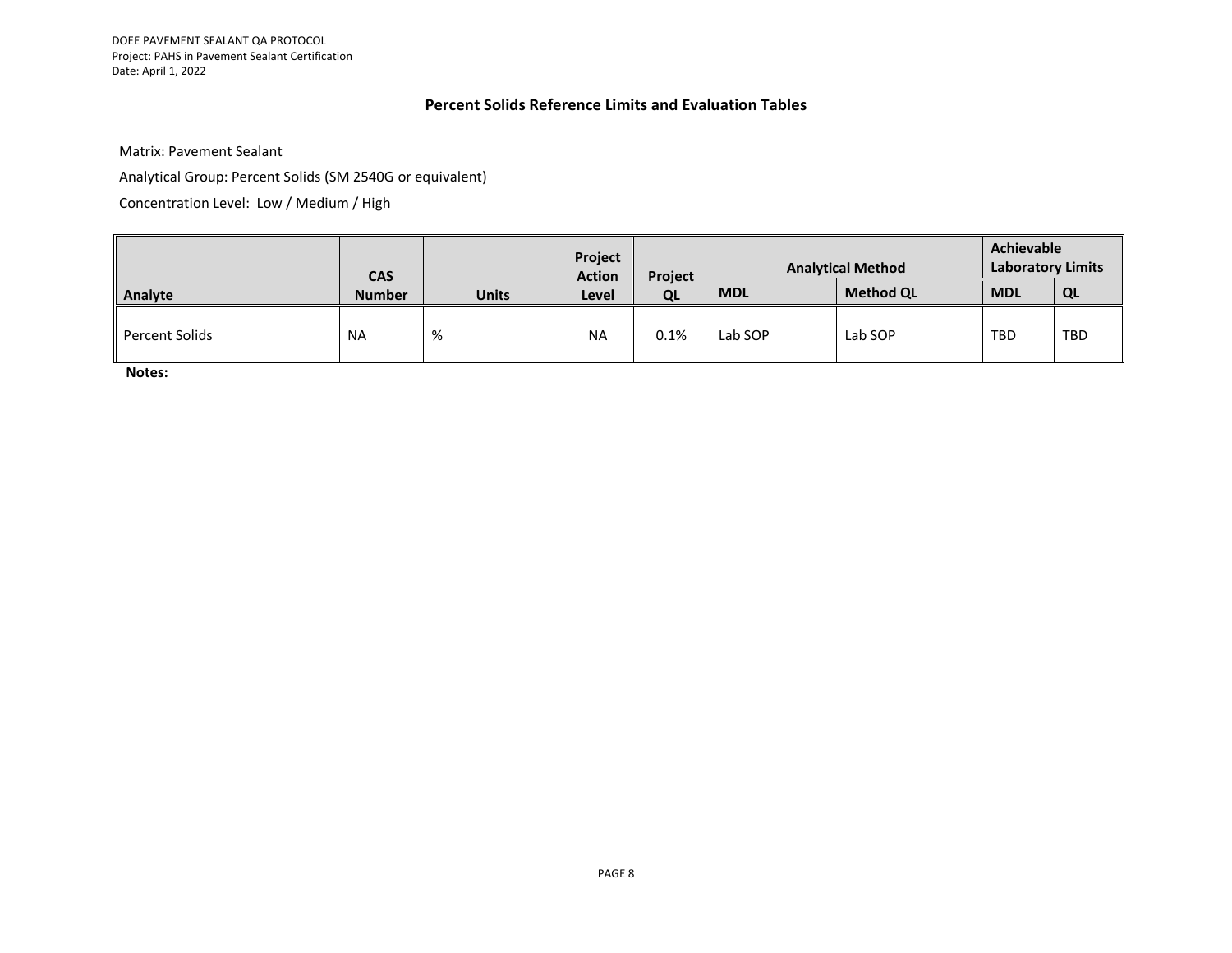#### **Sample Containers, Preservation, and Hold Times**

| Analytical<br>Group | Matrix <sup>1</sup>          | <b>Analytical and</b><br>Preparation<br>Method/SOP<br>Reference | <b>Accreditation</b><br><b>Expiration</b><br>Date                | <b>Containers</b><br>(number, size,<br>and type) | <b>Preservation</b><br><b>Requirements</b>                   | Preparation<br><b>Holding Time</b> | Analytical<br><b>Holding Time</b>                                                     | Data Package<br><b>Turnaround</b> |
|---------------------|------------------------------|-----------------------------------------------------------------|------------------------------------------------------------------|--------------------------------------------------|--------------------------------------------------------------|------------------------------------|---------------------------------------------------------------------------------------|-----------------------------------|
| <b>PAH</b>          | Wet<br>Sealant<br><b>RTU</b> | Method 8270D<br>(or updated method)                             | Lab chosen for $ $<br>analysis must<br>be accredited<br>by NELAP | 18 oz. jar or<br>can                             | Store at room<br>temperature.<br>Do not freeze<br>sealcoats. | 14 days                            | Extracts stored<br>at $< 6^{\circ}$ C;<br>analysis within<br>40 days of<br>extraction | 28 days                           |

**Notes:**

1. RTU = Ready to Use. Product submitted for analysis must be representative of what is sold on the market. Collect and submit samples in 8 oz or pint size containers (jars, cans) with a tight-fitting lid. Only collect Ready to use (RTU) samples of pavement sealant and not emulsions or concentrates. Include a copy of the product's safety data sheet (SDS) with your sample. Label the sample container with "Shake sample prior to use" and instruct the laboratory to store at room temperature and to not freeze the samples (including transit). The samples must be submitted to the laboratory under Chain-of-Custody (COC) [see example in Appendix 1]. Provide the laboratory with a copy of this DOEE Pavement Sealant QA Protocol.